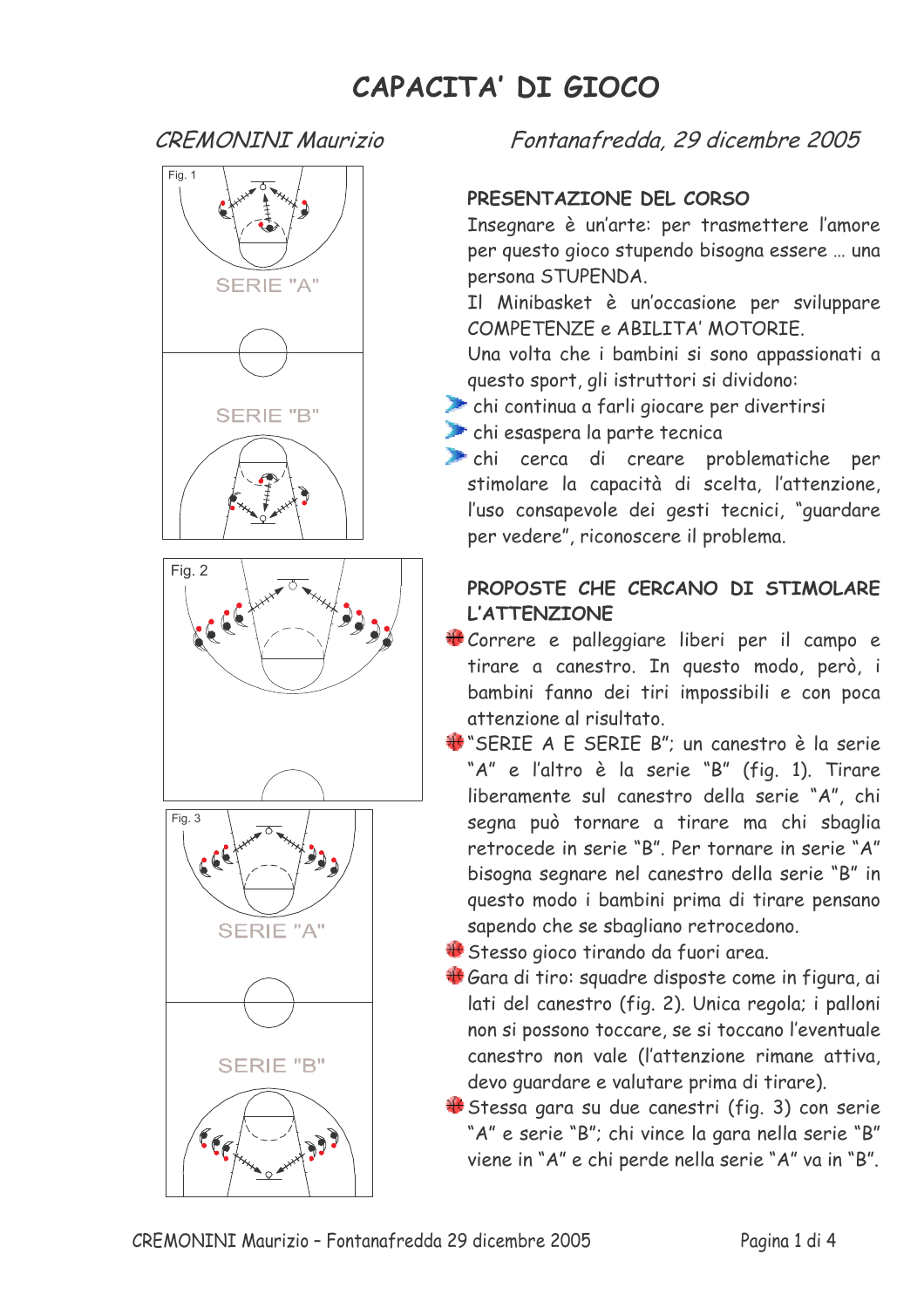

- Gara di tiro in corsa, vince chi segna più canestri in 30 secondi (fig. 4); stesse regole delle gare precedenti.
- Gara di tiro in corsa a squadre sullo stesso canestro (fig. 5); stesse regole delle gare precedenti.
- Gara di tiro; due squadre in fila a metà campo, un pallone a testa. Due coni libero all'altezza  $de<sub>l</sub>$ tiro  $che.$ delimitano una porta nella la quale può passare un bambino alla volta (fig. 6). Al segnale parte il primo di ogni fila e va palleggiando a canestro, con l'obbligo di passare nella porta prima di tirare ma, se passando si toccano, la gara viene annullata (se passando nella porta vi accorgete che l'altro compagno è passato prima di voi, si può fare arresto e tiro; soluzione autonoma del problema. Se investiamo sul PENSARE e CAPIRE possiamo lavorare su TUTTI i bambini, se si lavora sul solo gesto tecnico si comincia a fare selezione).

Gioco del POTERE: due file a metà campo, un pallone a testa, un bambino per squadra vicino al cerchio (fig. 7). Una delle due squadre parte con il" potere" di decidere da che parte andare e quando partire. L'Istruttore dà il "pronti?" e il bambino della squadra con il potere va a canestro passando per la porta (non si possono fare finte), il suo avversario deve cercare di fare canestro passando anche lui per la stessa porta. Chi segna per primo conquista il "potere" per la sua squadra nella sfida successiva (simulare la tensione della partita serve non solo per vincere o perdere, ma anche perché si devono fare delle scelte sotto pressione).

Con questo esercizio posso orientare gli atleti verso la tecnica in maniera più consapevole; ad esempio se partire a sinistra palleggiando con la mano destra ti rallenta, prova a palleggiare con la mano sinistra.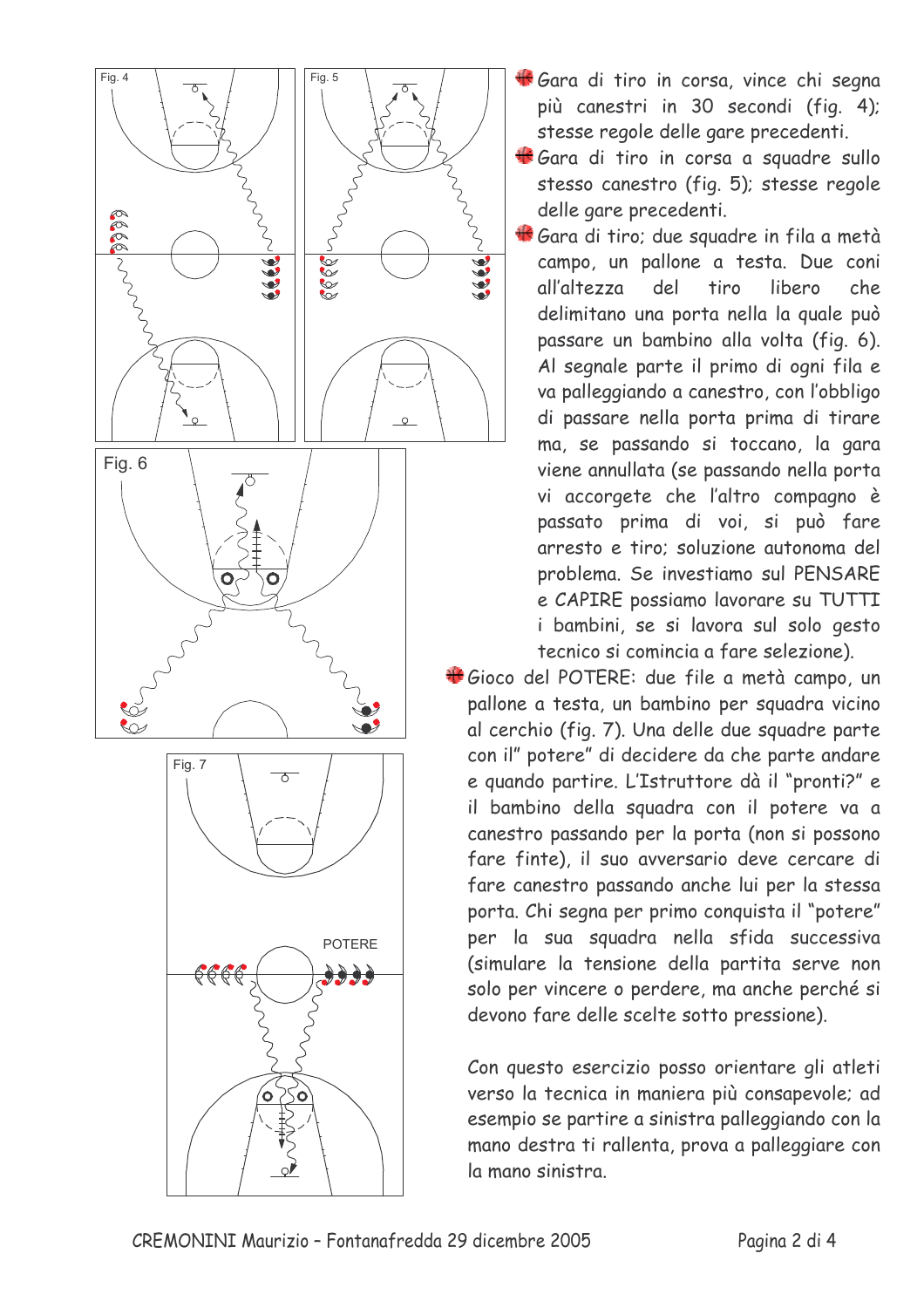

Le lezioni di Minibasket dovrebbero orientarsi su pochi obiettivi alla rendere volta  $\overline{e}$  $\mathbf{i}$ **bambini** consapevoli  $di$ ciò che hanno appreso.

- Due file, una di fronte all'altra all'altezza del tiro libero, un pallone a testa (fig. 8). I primi di ogni fila si avvicinano  $\epsilon$ si scambiano velocemente i palloni. Quando è stanco, il bambino della squadra con il "potere" si tiene una palla e va a canestro seguito dall'altro bambino. Il primo che segna porta il "potere" alla sua squadra.
- Stesso gioco a metà campo, con un compagno che aspetta un passaggio all'altezza del tiro libero (fig. 9). Chi ha il "Potere" decide quando e come passare la palla al compagno che deve andare a canestro.
- Stesso esercizio cambiando  $\overline{a}$ posizione di chi deve ricevere il passaggio.
- Stesso esercizio con due canestri (fig. 10). Chi ha il "potere" deve decidere quando, a chi e come passare la palla.

Per verificare SP.  $\mathbf{i}$ lavoro sul fondamentale è stato consolidato l'ideale è il gioco in soprannumero.

Gioco-partita: due squadre, una per lato del campo (fig. 11), l'Istruttore chiama un numero di giocatori (ad esempio 2) e passa la palla ad una squadra. Si gioca due contro due ed ogni volta che la difesa recupera un pallone un compagno in gioco per attaccare entra in soprannumero sull'altro fronte. Si gioca fino a quando una squadra segna oppure fino a quando non si arriva al cinque contro cinque.